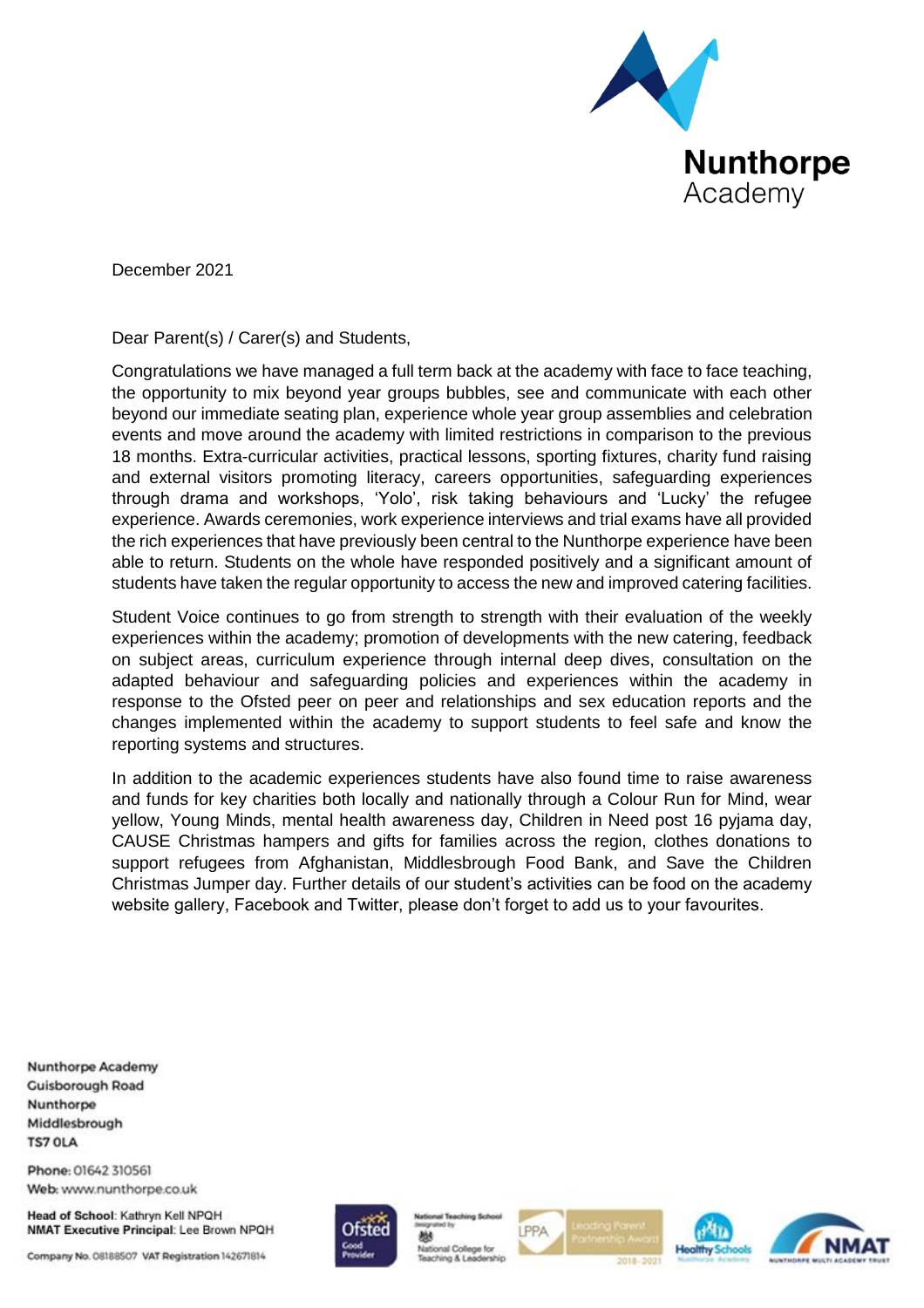

## **Upcoming key dates to be add to your diary**:

| Date                        | Event                                                 | Points to note                                                 |
|-----------------------------|-------------------------------------------------------|----------------------------------------------------------------|
| Friday 17 December          | End of term                                           | Students will be dismissed from                                |
| 2021                        |                                                       | 2:00pm onwards.                                                |
| Monday 3 January<br>2022    | <b>Bank Holiday</b>                                   | Academy closed                                                 |
| Tuesday 4 January           | LFT on site testing Years 10 -                        | See testing letter for details of                              |
| 2022                        | 13                                                    | times to attend for testing                                    |
|                             |                                                       | All students to attend Zoom                                    |
|                             |                                                       | lessons when not being tested                                  |
| Wednesday 5<br>January 2022 | Term starts for Years 10 - 13 on<br>site              | Regular timetable on site                                      |
|                             | LFT on site testing Years $7 - 9$                     | See testing letter for details of                              |
|                             |                                                       | times to attend for testing                                    |
|                             |                                                       | All Year $7 - 9$ students to attend                            |
|                             |                                                       | Zoom lessons when not being                                    |
|                             |                                                       | tested                                                         |
|                             | Year 9 Parental Review Evening                        | Please refer to letter sent.                                   |
|                             | $4.00 - 7.00$ pm                                      | Remote appointments must be                                    |
|                             |                                                       | made with subject teachers.                                    |
|                             |                                                       | This will support next week's                                  |
|                             |                                                       | Options evening                                                |
| Thursday 6 January<br>2022  | All students back on site for face<br>to face lessons | All students follow their usual<br>timetable                   |
| Monday 10 January           | Year 13 Trial exams begin                             | Please refer to letter sent on                                 |
| 2022                        |                                                       | 'Exam contingency                                              |
| (change of date due         |                                                       | arrangements'                                                  |
| to testing)                 | Sixth Form interviews begin                           | It is not too late to apply!                                   |
|                             |                                                       | Complete your application and                                  |
|                             |                                                       | hand it in. Appointments will be                               |
|                             |                                                       | shared.                                                        |
| Wednesday 12                | <b>Options &amp; Careers Evening</b>                  | On site event to discuss the                                   |
| January 2022                |                                                       | Options process, speak to                                      |
| 4:30pm                      |                                                       | subject specialists and gain an                                |
|                             |                                                       | insight into the next stage for                                |
|                             |                                                       | Year 9 students.                                               |
|                             |                                                       | Careers evening open to all                                    |
|                             | <b>Year 11 Parental Review</b>                        | students from all year groups.<br>Please refer to letter sent. |
| Wednesday 2                 |                                                       |                                                                |
| February 2022               | Evening $4.00 - 7.00$ pm                              | Remote appointments must be<br>made with subject teachers.     |
| Wednesday 16                | Year 12 & 13 Parental Review                          | Please refer to letter sent.                                   |
| February 2022               | Evening $4.00 - 7.00$ pm                              | Remote appointments must be                                    |
|                             |                                                       | made with subject teachers.                                    |
| Friday 18 February          | PD Day                                                | Academy closed to all students                                 |
| 2022                        |                                                       | - half term begins                                             |
| Monday 28 February          | Spring 2 term starts                                  | All students return to the                                     |
| 2022                        |                                                       | academy                                                        |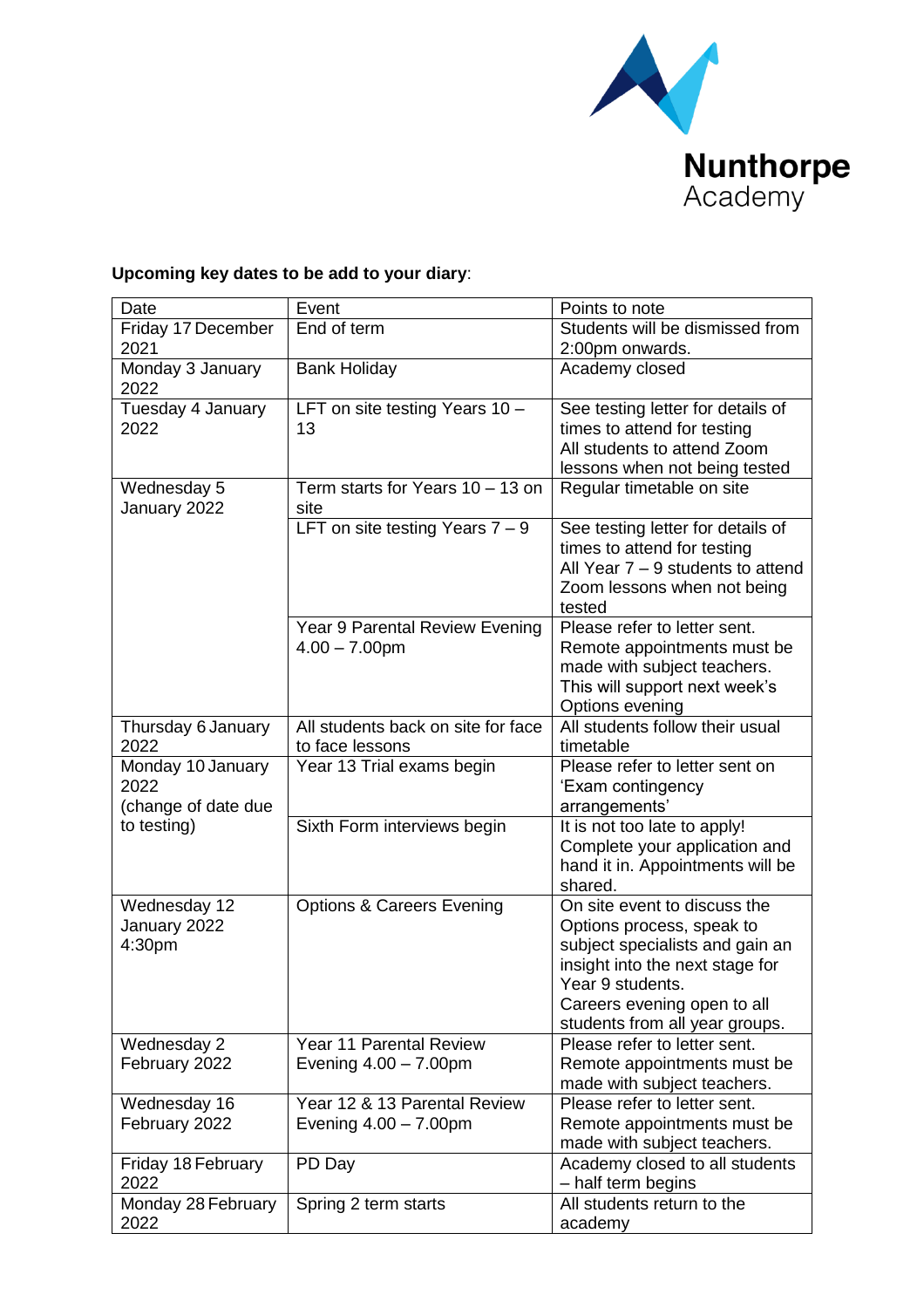

**Breakfast Club**: This provision will start fully on Thursday 6 January 2022. Students wishing to access breakfast club can enter the academy building through main reception from 8:00am – 8.15am. Breakfast will be available and supervised in the main dining area. Students must remain in this area to ensure supervision and safety until 8.30am when students can move onto form rooms for registration and tutor activities. Menus and price lists are available on the academy website: [Academy Meals.](https://www.nunthorpe.co.uk/academy-meals/)

**Pre-loved academy uniform**: We have collected significant stock over the last year for our pre-loved shop please email [admin@nunthorpe.co.uk](mailto:admin@nunthorpe.co.uk) if you would like to place a request for uniform items and we will let you know if we are able to support your request.

**New academy website**: If you have not yet had the opportunity to explore the new academy website please take a look. We hope you find that all of your feedback has been listened to and that you can navigate more easily to the areas you requested. Please let us know if you feel anything is missing or difficult to find and we will continue to ensure this is a functional site for parents/carers, students, staff and the local community.

May we draw particular attention to the orange 'News Alert' button at the bottom of the home page. Any urgent information is posted in this section to highlight upcoming events, or important information. Currently you can find information on the upcoming Year 9 Parents Evening, information about the recent DC1 reports, and how to report a positive COVID-19 test. However please keep checking this section in the future.

We also post all of our important announcements on our official social media pages, you can follow us on Facebook: [www.facebook.com/NunthorpeAcademy](http://www.facebook.com/NunthorpeAcademy) or Twitter: [www.twitter.com/NunthorpeA.](http://www.twitter.com/NunthorpeA)

Looking for a venue for an event? Check out our [lettings page](https://nunthorpe.schoolhire.co.uk/) to see if we can support your needs.

**Feedback**: Want to leave feedback about your child's experience? Please click onto the Ofsted page and click on the link to 'Parent View' to complete the questionnaire and leave your feedback. Alternatively contact your child's form tutor, pastoral manager or subject teacher. We collate all feedback and are happy to hear your views as we strive to become Outstanding.

**Covid requirements update**: On 26 November 2021, the World Health Organization identified the variant Omicron (B.1.1.529) as a new variant of concern. Whilst scientific data regarding the transmissibility of the Omicron variant is still being assessed, there are important implications for all schools and workplaces in terms of the need for robust measures to help prevent the spread of this new variant and to continue efforts to break the cycle of transmission of COVID-19 at a time when case numbers remain high and are rising in the country.

It is essential that appropriate action continues to be taken to ensure that the academy is safe and to prevent avoidable disruption to student's education during the remainder of this term and when we reopen following the Christmas break. Therefore,

a) Can you ensure that your child(ren) are provided with a mask on a daily basis to bring into the academy and that they are encouraged to wear them (properly over the mouth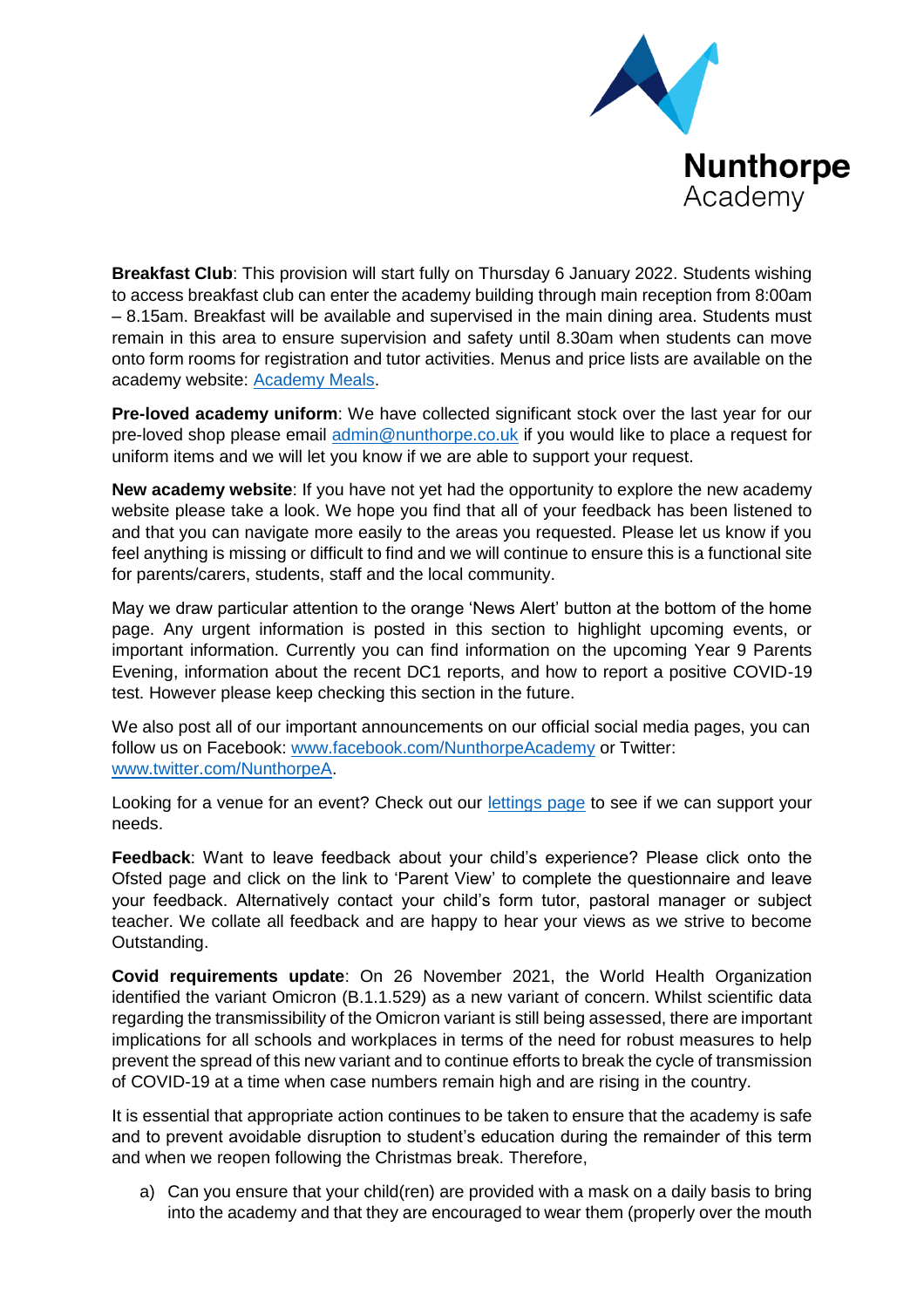

and nose) in all communal areas. At this point we have not been instructed to ask students to wear them in lessons, however should we have an outbreak in the academy, this would be a further consideration.

- b) Ensure that your child(ren) complete twice weekly (Monday and Thursday morning) LFT to ensure they are not asymptomatic and that these results are reported via by both links provided below:
	- a. Nunthorpe Reporting <https://forms.gle/nfxNtTN63KaUNvzHA>
	- b. NHS Reporting <https://www.gov.uk/report-covid19-result>
- c) If your child(ren) have any symptoms please book a PCR test asap and inform the academy attendance line and email [positivecovidtest@nunthorpe.co.uk](mailto:positivecovidtest@nunthorpe.co.uk) which will generate an email requesting the information we required to report as an academy.

## **Updated Trust Risk Assessment**

Following the government's announcement On Wednesday 8 December 2021 regarding Covid-19 and the Omicron variant we have updated our Risk Assessment **[https://www.nunthorpe.co.uk/news/nmat-trust-risk-assessment-lateral-flow-risk](https://www.nunthorpe.co.uk/news/nmat-trust-risk-assessment-lateral-flow-risk-assessment/)[assessment/](https://www.nunthorpe.co.uk/news/nmat-trust-risk-assessment-lateral-flow-risk-assessment/)**

## **School Attendance**

Students who have been identified as a close contact of a suspected or confirmed case of the Omicron variant of COVID-19, irrespective of vaccination status and age, will be contacted directly, required to self-isolate immediately and asked to book a PCR test. They will be informed by the local health protection team or NHS Test and Trace if they fall into this category and provided with details about self-isolation.

Students are not required to self-isolate if they live in the same household as someone with COVID-19 who is not a suspected or confirmed case of the Omicron variant, or are a close contact of someone with COVID-19 who is not a suspected or confirmed case of the Omicron variant, and any of the following apply:

- they are fully vaccinated
- they are below the age of 18 years and 6 months
- they have taken part in or are currently part of an approved COVID-19 vaccine trial
- they are not able to get vaccinated for medical reasons

Thank you for your ongoing support. All of the information above is correct at the time of writing. If any further changes are directed by the government and Department for Education we will update you asap via the academy website and Class Charts notifications. (If you have still not down loaded the Class Charts App please do so to support our communication).